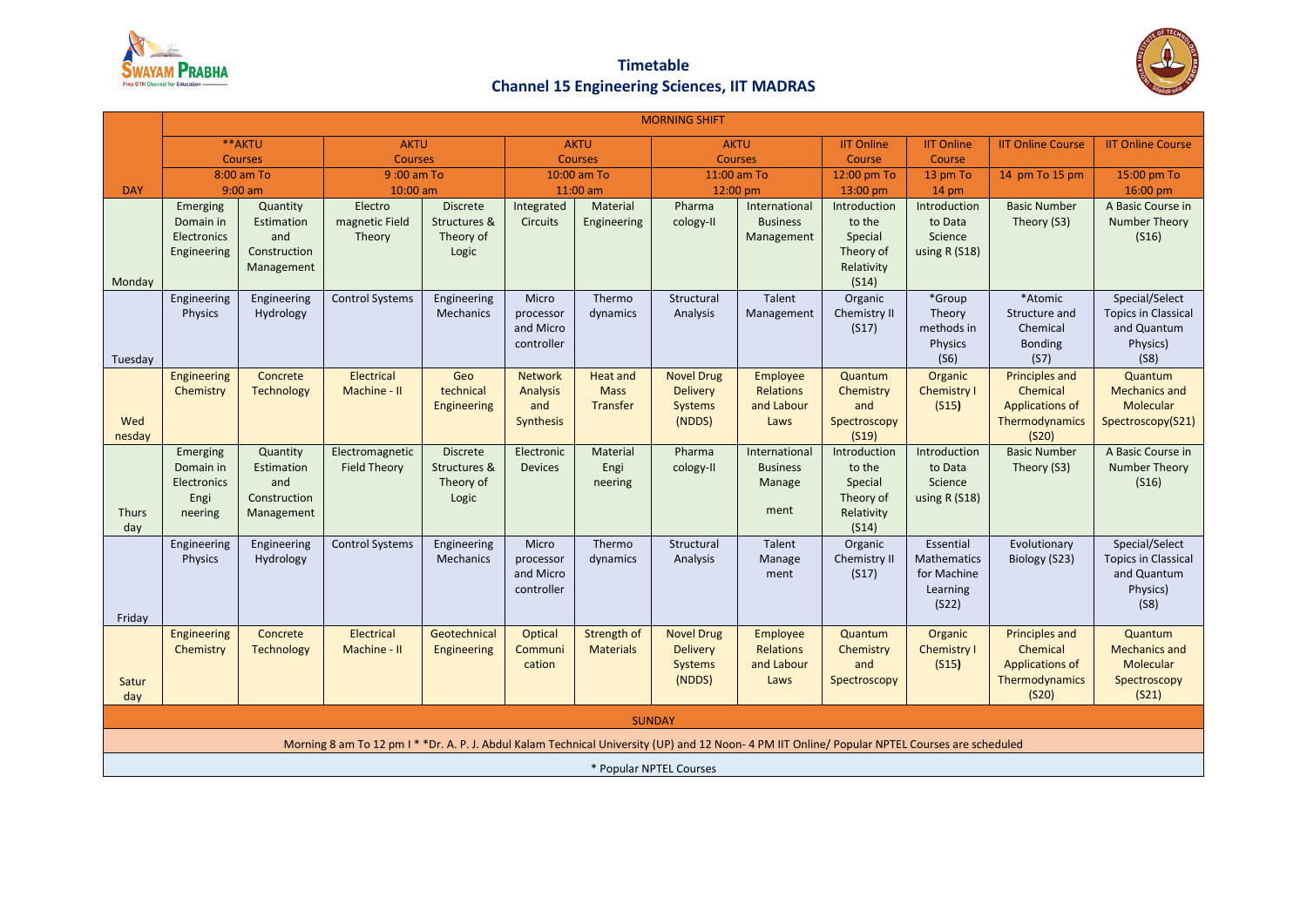

## **Timetable Channel 15 Engineering Sciences, IIT MADRAS**



|                                                                                                                                                             | <b>EVENING SHIFT</b>                                    |                                                                 |                                     |                                                    |                                               |                                  |                                                           |                                                 |                                                                    |                                                              |                                                                                            |                                                                             |
|-------------------------------------------------------------------------------------------------------------------------------------------------------------|---------------------------------------------------------|-----------------------------------------------------------------|-------------------------------------|----------------------------------------------------|-----------------------------------------------|----------------------------------|-----------------------------------------------------------|-------------------------------------------------|--------------------------------------------------------------------|--------------------------------------------------------------|--------------------------------------------------------------------------------------------|-----------------------------------------------------------------------------|
|                                                                                                                                                             | **AKTU                                                  |                                                                 | <b>AKTU</b>                         |                                                    | <b>AKTU</b>                                   |                                  | <b>AKTU</b>                                               |                                                 | <b>IIT Online</b>                                                  | <b>IIT Online</b>                                            | <b>IIT Online</b>                                                                          | <b>IIT Online</b>                                                           |
|                                                                                                                                                             | <b>Courses</b><br>16:00 pm To                           |                                                                 | <b>Courses</b>                      |                                                    | <b>Courses</b><br>18:00 pm To                 |                                  | <b>Courses</b>                                            |                                                 | Course<br>20:00 pm To                                              | Course                                                       | Course<br>22:00 pm To                                                                      | Course<br>23:00 pm To                                                       |
| <b>DAY</b>                                                                                                                                                  | 17:00 pm                                                |                                                                 | 17:00 pm To<br>18:00 pm             |                                                    | 19:00 pm                                      |                                  | 19:00 pm To<br>20:00 pm                                   |                                                 | $21:00 \text{ pm}$                                                 | 21:00 pm To<br>22:00 pm                                      | 23:00 pm                                                                                   | 24:00 pm                                                                    |
| Monday                                                                                                                                                      | Engineering<br>Chemistry                                | Concrete<br><b>Technology</b>                                   | Electrical<br>Machine - II          | Geotechnical<br>Engineering                        | Network<br>Analysis and<br>Synthesis          | <b>Heat and Mass</b><br>Transfer | <b>Novel Drug</b><br><b>Delivery</b><br>Systems<br>(NDDS) | Employee<br><b>Relations and</b><br>Labour Laws | Quantum<br>Chemistry<br>and<br>Spectroscopy<br>(S <sub>21</sub> )  | Organic<br>Chemistry I<br>(S15)                              | <b>Principles</b><br>and<br>Chemical<br>Appli<br>cations of<br>Thermo<br>dynamics<br>(S20) | Quantum<br><b>Mechanics and</b><br>Molecular<br>Spectroscopy<br>(S21)       |
| Tuesday                                                                                                                                                     | Emerging<br>Domain in<br>Electronics<br>Engineering     | Quantity<br><b>Estimation and</b><br>Construction<br>Management | Electro<br>magnetic Field<br>Theory | <b>Discrete</b><br>Structures &<br>Theory of Logic | Integrated<br><b>Circuits</b>                 | Material<br>Engineering          | Pharma<br>cology-II                                       | International<br><b>Business</b><br>Management  | Introduction<br>to the Special<br>Theory of<br>Relativity<br>(S14) | Introduction<br>to Data<br>Science using<br>R (S18)          | <b>Basic</b><br>Number<br>Theory (S3)                                                      | A Basic Course<br>in Number<br>Theory<br>(S16)                              |
| Wednesday                                                                                                                                                   | Engineering<br>Physics                                  | Engineering<br>Hydrology                                        | Control<br>Systems                  | Engineering<br>Mechanics                           | Micro<br>processor and<br>Micro<br>controller | Thermo<br>dynamics               | Structural<br>Analysis                                    | Talent<br>Management                            | Organic<br>Chemistry II<br>(S17)                                   | *Group<br>Theory<br>methods in<br>Physics<br>(S6)            | *Atomic<br>Structure<br>and<br>Chemical<br>Bonding<br>(S7)                                 | Special/Select<br>Topics in<br>Classical and<br>Quantum<br>Physics)<br>(S8) |
| Thursday                                                                                                                                                    | Engineering<br>Chemistry                                | Concrete<br><b>Technology</b>                                   | Electrical<br>Machine - II          | Geo<br>technical<br>Engineering                    | Network<br>Analysis and<br>Synthesis          | <b>Heat and Mass</b><br>Transfer | <b>Novel Drug</b><br><b>Delivery</b><br>Systems<br>(NDDS) | Employee<br><b>Relations and</b><br>Labour Laws | Quantum<br>Chemistry<br>and<br>Spectroscopy<br>(S19)               | Organic<br>Chemistry I<br>(S15)                              | Principles<br>and<br>Chemical<br><b>Applications</b><br>of<br>Thermodyna<br>mics (S20)     | Quantum<br><b>Mechanics and</b><br>Molecular<br>Spectroscopy(S<br>21)       |
| Friday                                                                                                                                                      | Emerging<br>Domain in<br>Electronics<br>Engi<br>neering | Quantity<br><b>Estimation and</b><br>Construction<br>Management | Electromagneti<br>c Field Theory    | <b>Discrete</b><br>Structures &<br>Theory of Logic | Electronic<br><b>Devices</b>                  | <b>Material Engi</b><br>neering  | Pharma<br>cology-II                                       | International<br><b>Business Manage</b><br>ment | Introduction<br>to the Special<br>Theory of<br>Relativity<br>(S14) | Introduction<br>to Data<br>Science using<br>R (S18)          | Basic<br>Number<br>Theory (S3)                                                             | A Basic Course<br>in Number<br>Theory<br>(S16)                              |
| Saturday                                                                                                                                                    | Engineering<br>Physics                                  | Engineering<br>Hydrology                                        | Control<br>Systems                  | Engineering<br>Mechanics                           | Micro<br>processor and<br>Micro<br>controller | Thermo<br>dynamics               | Structural<br>Analysis                                    | <b>Talent Manage</b><br>ment                    | Organic<br>Chemistry II<br>(S17)                                   | Essential<br>Mathematics<br>for Machine<br>Learning<br>(S22) | Evolutionary<br>Biology (S23)                                                              | Special/Select<br>Topics in<br>Classical and<br>Quantum<br>Physics)<br>(S8) |
| <b>SUNDAY</b>                                                                                                                                               |                                                         |                                                                 |                                     |                                                    |                                               |                                  |                                                           |                                                 |                                                                    |                                                              |                                                                                            |                                                                             |
| 16:00 pm To 20:00 pm I **Dr. A. P. J. Abdul Kalam Technical University (UP) and 20:00 pm To 24 pm -IIT Online Courses / Popular NPTEL Courses are scheduled |                                                         |                                                                 |                                     |                                                    |                                               |                                  |                                                           |                                                 |                                                                    |                                                              |                                                                                            |                                                                             |
| * Popular NPTEL Courses                                                                                                                                     |                                                         |                                                                 |                                     |                                                    |                                               |                                  |                                                           |                                                 |                                                                    |                                                              |                                                                                            |                                                                             |